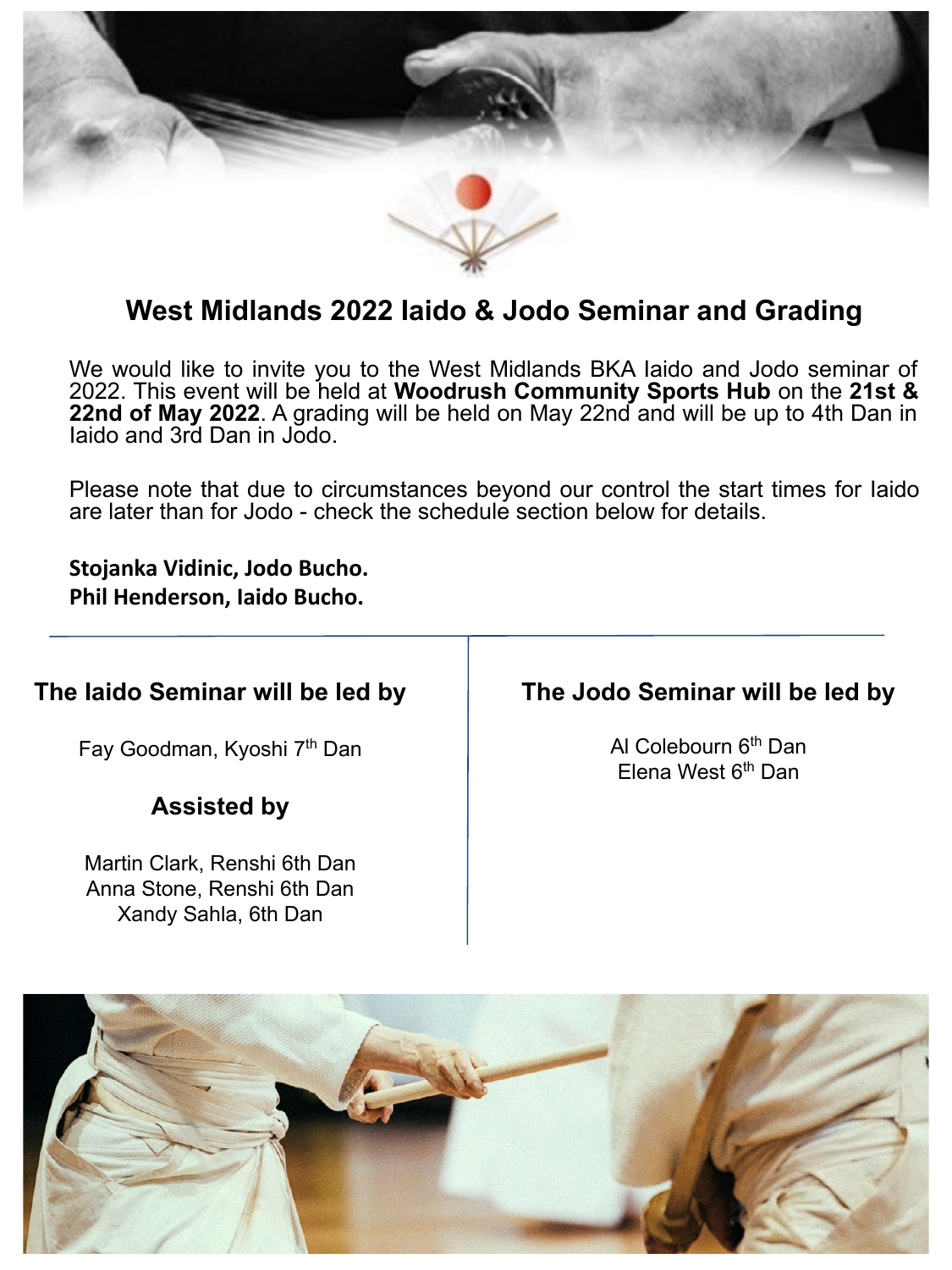# **COVID-19 : ATTENDANCE CONDITIONS & ADVICE**

The government has relaxed Covid-19 precautions and so we will not be asking for a negative test result on registration at the seminar. However we **strongly recommend taking one the evening before or the morning of your first day of attending**. Everyone should make their own Health & Safety evaluation and act responsibly.

- **● do not attend if you have any Covid-like symptoms. Seminar refunds/credits are available in these circumstances.**
- **● please be aware of others in indoor, enclosed spaces. Wearing a face covering is not mandatory but is encouraged, especially in areas of higher risk e.g changing facilities, doorways.**
- **● do not invite guests to the seminar, including to observe the grading.**

During the seminar try to maintain distancing whenever possible, especially if observing a teacher (*shugo)*.

While we don't expect there to be any changes to Government guidelines and/or local venue requirements, anything is possible. Should the event be cancelled then the BKA will refund seminar fees or allow a credit against future event. **However the BKA cannot accept responsibility for travel and accommodation costs so members should be aware of the risk in making non-refundable bookings.**

To ensure everyone's safety during the seminar, teachers and organisers may request changes to the established training methods such as training bubbles and use of own weapons only.

> **Please make sure that you book the correct event and grading!**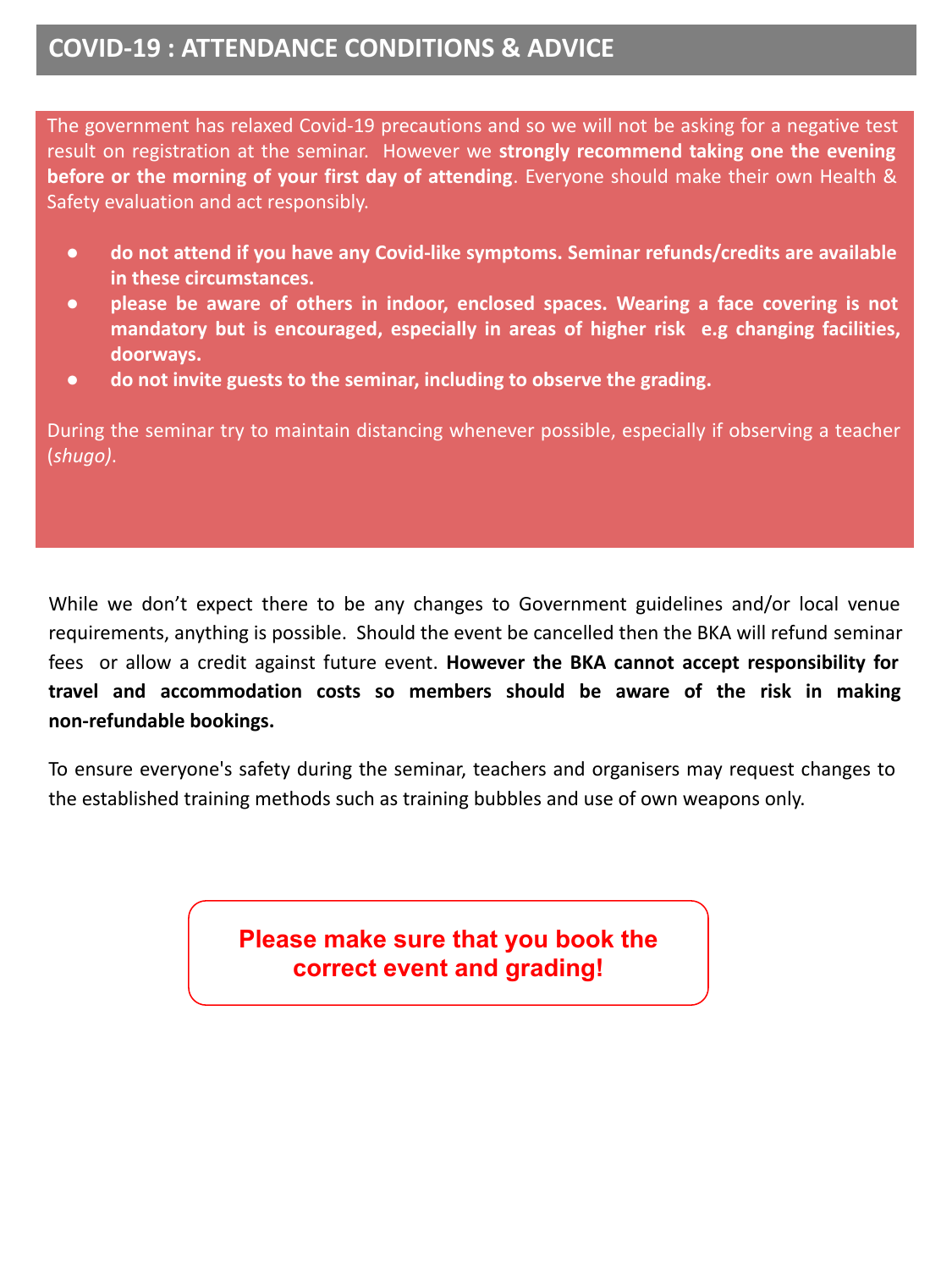# **VENUE**

### [Woodrush Community Hub : Shawhurst Lane,](https://goo.gl/maps/Rh1ck5MkqHH8uoBTA) [Wythall Worcestershire B47 5JW](https://goo.gl/maps/Rh1ck5MkqHH8uoBTA) **Access**



**Access by car:** Good access from the M42 J3

**Parking:** Free parking onsite

**Access by public transport:** Wythall Station (25mins walk)

**Buses**: A4 runs to stops Woodrush School and Falstaff Avenue

Rail information can be obtained from the following website: [www.nationalrail.co.uk](http://www.nationalrail.co.uk/)

# **SCHEDULE**

### **IAIDO**

### **SPORTS HALL**

### **Saturday**

**10:15** Registration begins **11:00** Hall opens - Seminar starts **13:30 - 14:15** Lunch **14:15 - 17:00** Day 1 concludes

### **Sunday**

**11:00** Hall opens - Seminar restarts **13:30** Seminar Ends **13:30 - 14:00** Lunch **13:30** Grading Registration **14:15** Grading commences – Iaido to follow Jodo **16:00** Event closes

### **JODO**

### **GYMNASIUM**

## **Saturday**

**09:30** Hall Open – Registration begins **10:00** Seminar starts **13:00 - 14:00** Lunch **14:00 - 17:00** Day 1 concludes

**Sunday 09:30** Hall opens – Registration begins **10:00** Seminar restarts **13:00** Seminar Ends **13:00 to 14:00** Lunch **13:30** Grading Registration **14:15** Jodo grading starts (followed by the Iaido grading) **16:00** Event closes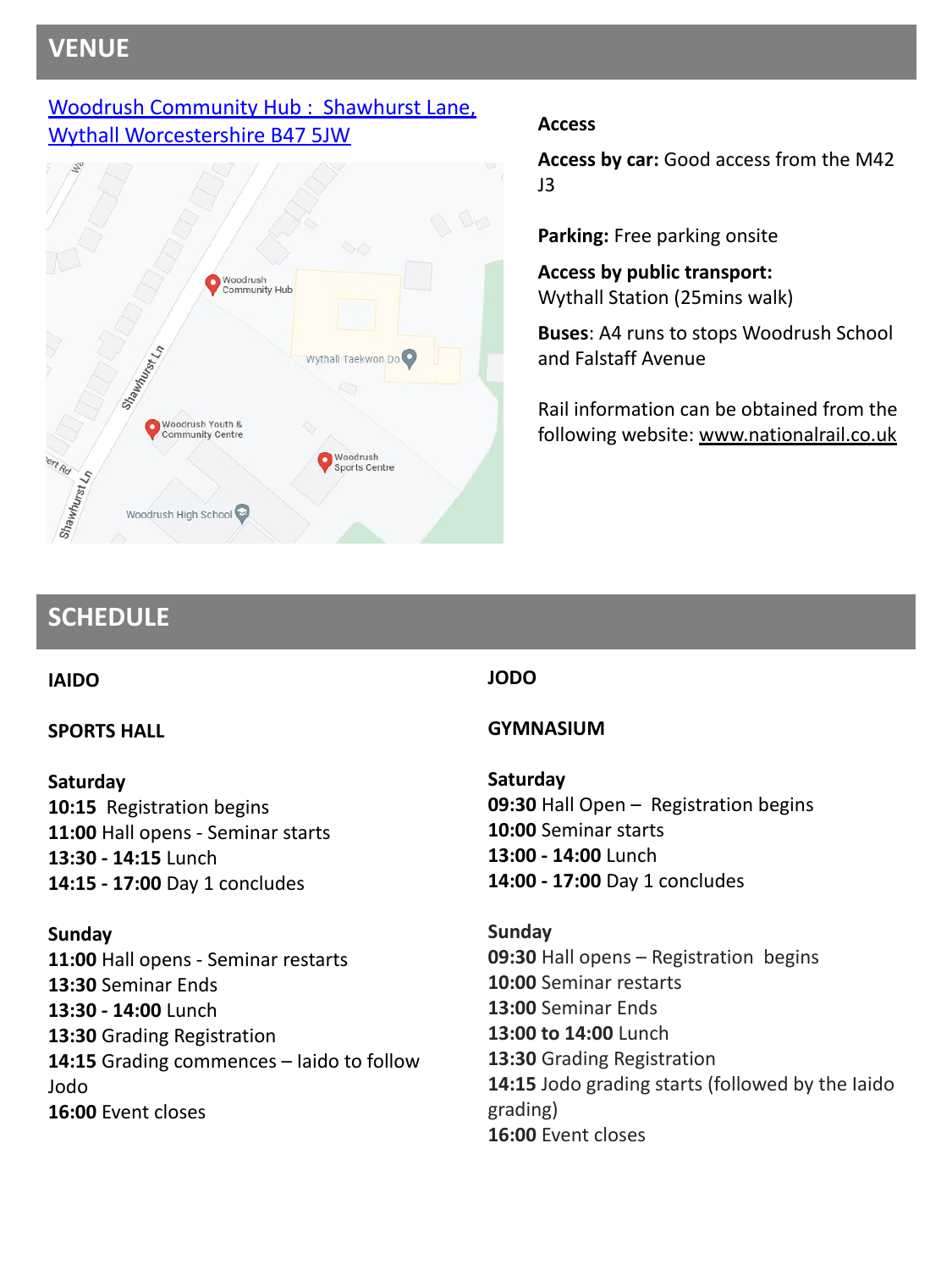# **PRICES**

#### **A discount is offered for early birds until 23:59 on the 7th May**

| <b>IAIDO</b>                   | <b>Early</b><br>booking | Late<br>booking |  |
|--------------------------------|-------------------------|-----------------|--|
| <b>Full members</b>            |                         |                 |  |
| Full member 2 days             | £60                     | £70             |  |
| Full member 1 day              | £30                     | £35             |  |
| <b>Concessionary Members</b>   |                         |                 |  |
| Concessionary<br>Member 2 days | £40                     | £50             |  |
| Concessionary<br>Member 1 day  | £20                     | £25             |  |

| <b>JODO</b>                    | Early<br>booking | Late<br>booking |  |
|--------------------------------|------------------|-----------------|--|
| <b>Full Members</b>            |                  |                 |  |
| Full member 2 days             | £70              | £80             |  |
| Full member 1 day              | £35              | £40             |  |
| <b>Concessionary Members</b>   |                  |                 |  |
| Concessionary<br>Member 2 days | f40              | £50             |  |
| Concessionary<br>Member 1 day  | £20              | £25             |  |

# **ACCOMMODATION**

**We suggest:**

[Travelodge Birmingham Maypole](https://goo.gl/maps/9pWVvsn3p6ucAu34A) [Village Hotel Solihull](https://goo.gl/maps/jz9CZB6nG42zicrf8) [Redwings Lodge Solihull](https://goo.gl/maps/tDaYyLENXb9Lm1AC6)

Or find your own room under £80 [here](https://www.google.com/maps/search/Hotels/@52.3871733,-1.9139798,13z/data=!3m1!4b1!4m11!2m10!3m6!1sHotels!2sWoodrush+Community+Hub,+Shawhurst+Ln,+Hollywood,+Birmingham+B47+5PE!3s0x4870bed589e45cb3:0x6885c0ef40152417!4m2!1d-1.87835!2d52.3895532!5m1!9i80!6e3):

**We recommend you book a flexible rate room that provides refunds in case of cancellation.**

# **LUNCHES**

.

**Please bring your own packed lunches and drinks. There is a Sandwich Bar 0.5 mile away**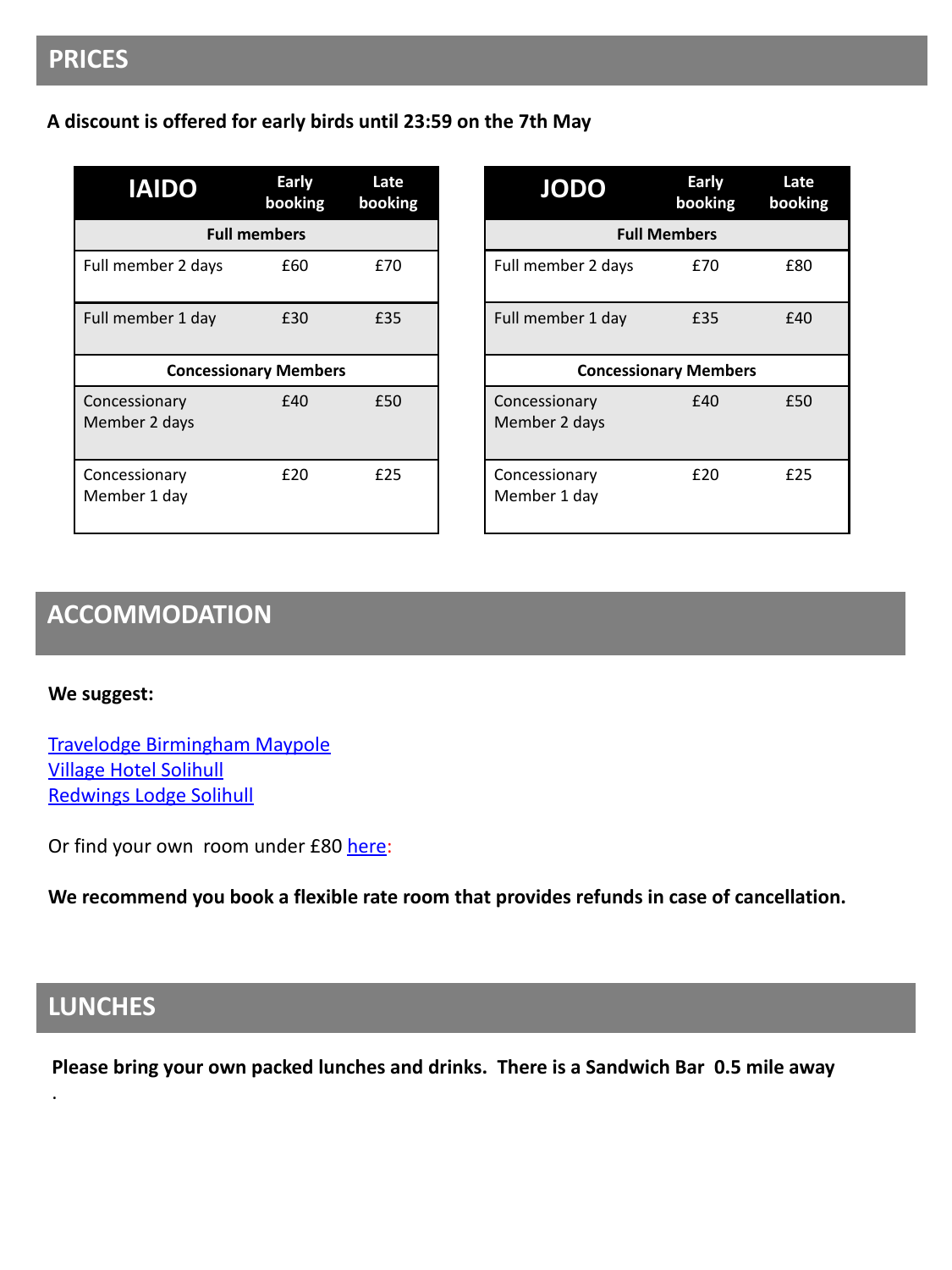# **GRADING**

#### **IAIDO**

Gradings, up to **4th** dan will be held on the Sunday afternoon from 2pm (following the Jodo grading). Grading applications must be completed online and the grading question paper submitted to the Iaido grading officer **no later than 8th May.** Grading Questions should be sent to [iaidograding@britishkendoassociation.com.](mailto:iaidograding@britishkendoassociation.com)

#### **JODO**

Gradings, up to **3rd** dan will be held on the Sunday afternoon before the Iaido grading. Grading applications must be completed online and the grading question paper submitted to the Jodo grading officer **no later than 13th May.** Grading Questions should be sent to [jodograding@britishkendoassociation.com](mailto:jodograding@britishkendoassociation.com).

The grading questions can be found here: **[Iaido](https://www.britishkendoassociation.com/grading-questions-iaido/) [Jodo](https://www.britishkendoassociation.com/grading-questions-jodo/)**

**Non-BKA members** are requested to either register online through the seminar booking process and pay beforehand, or inform the Grading Officer of your wish to grade if you have problems booking online. You will also need to provide a letter of permission from your own federation to take part in the grading.

### **BOOKING**

#### **BKA Members**

### **The Iaido seminar will be capped at 60 places due to hall size limitations. The Jodo seminar will be capped at 40 places due to hall size limitations.**

Please book onto this event through the online booking system by going through your [account](https://membership.britishkendoassociation.com/login.php). You will need to add items to your basket and return to the booking screen to add accommodation nights, sayonara party booking etc where relevant. Please make sure that you have booked:

### **1. The correct seminar booking.**

### **2. The correct grading if you are grading.**

If you have any problems with the online booking system, please contact the relevant Events Officer.

If you have a credit from a previous event do not book online. Instead email the Jodo/Iaido Events Officer who will manually add your name to the list.

#### **Overseas visitors only**

Please contact the relevant Bucho at the addresses below.